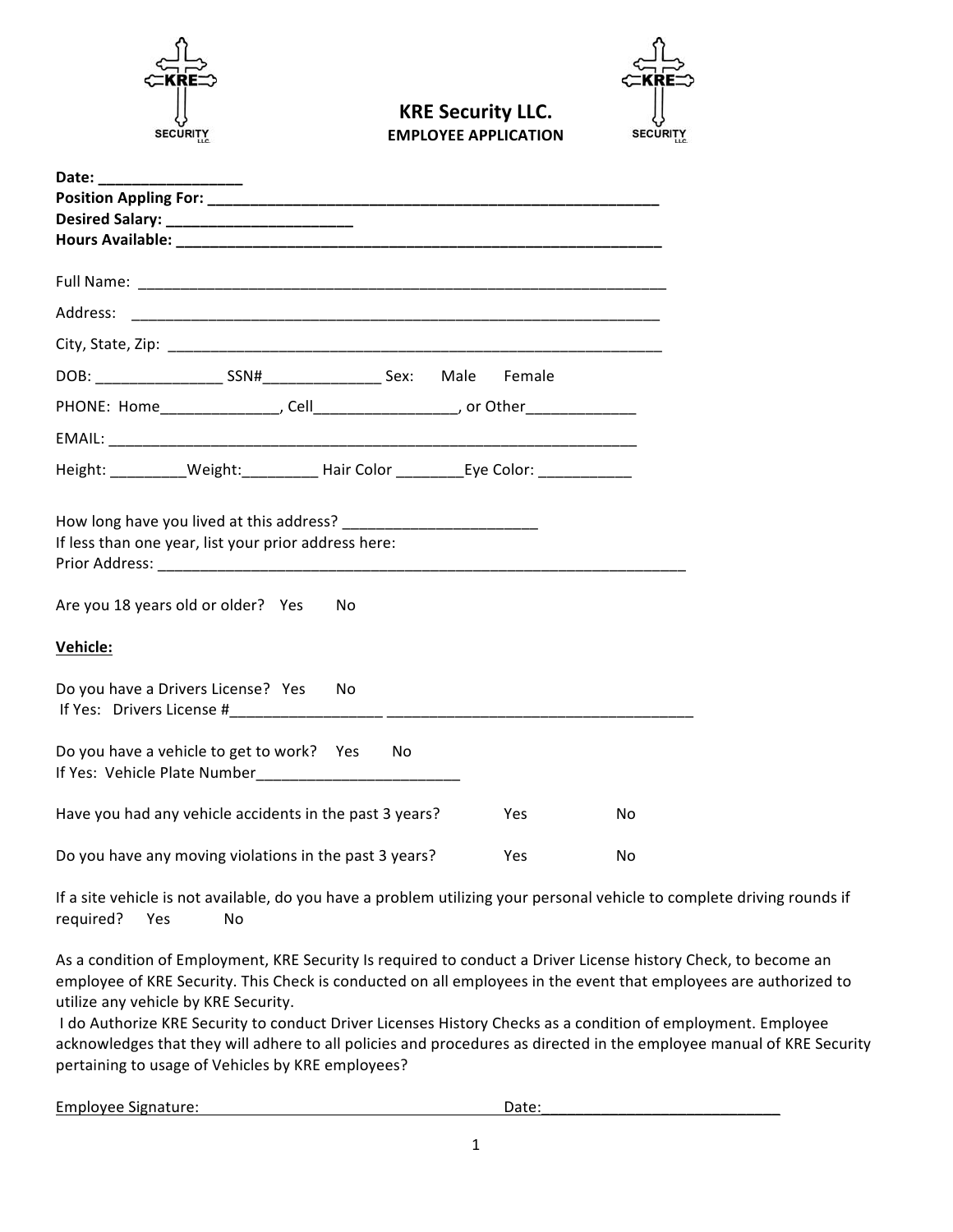#### **Security Officer Job Requirements:**

KRE Security LLC. has mostly nighttime schedules, which includes working weekends and Holidays. Is this acceptable to you?

Yes No 

What hours do you prefer?<br> $1^{st}$  2<sup>nd</sup>

 $3<sup>rd</sup>$  Shift

Security Officer Duties require walking or standing for long periods of time. Will this be a problem for you? Yes No

Do you have any Hours of Work Restrictions, explain: \_

Do you have any restrictions that would affect performing Security Officer Duties in a public, private, or industrial setting? 

Yes No If yes, please explain:

KRE Security LLC. requires that all accepted applicants pass an entrance examination which is given to test each officer on basic policy and procedures as well as site specific information to perform the duties that they are being assigned, before being assigned to any post. If assigned to a specific post, are you willing to complete this training?

\_\_\_\_\_\_\_\_\_\_\_\_\_\_\_\_\_\_\_\_\_\_\_\_\_\_\_\_\_\_\_\_\_\_\_\_\_\_\_\_\_\_\_\_\_\_\_\_\_\_\_\_\_\_\_\_\_\_\_\_\_\_\_\_\_\_\_\_\_\_\_\_\_\_\_\_\_\_\_\_\_\_\_\_\_\_\_\_\_\_\_\_\_\_\_\_\_\_ \_\_\_\_\_\_\_\_\_\_\_\_\_\_\_\_\_\_\_\_\_\_\_\_\_\_\_\_\_\_\_\_\_\_\_\_\_\_\_\_\_\_\_\_\_\_\_\_\_\_\_\_\_\_\_\_\_\_\_\_\_\_\_\_\_\_\_\_\_\_\_\_\_\_\_\_\_\_\_\_\_\_\_\_\_\_\_\_\_\_\_\_\_\_\_\_\_\_

Yes No

Do you understand that a Security Officer, even if armed, is NOT a Police Officer?

Yes No

It will be your responsibility to keep your scheduled hours from week to week, hours are available on a Part time Basis, and are first come first served based on availability.

Do you understand and accept this?

Yes No

All applicants will receive consideration for employment without regard to race, creed, color, national origin or any other non-merit factor.

NOTE: To become a Security Officer the law requires that your photograph and fingerprints be submitted, the fingerprints will go to the County Sheriff's department. They will send the prints to the FBI for approval. KRE Security LLC. has some sites that require employees to submit and pass a drug screening or testing before they will be approved for employment.

Background checks and Child abuse clearance checks are conducted for all applicants.

Do you feel you will pass these requirements?

Yes No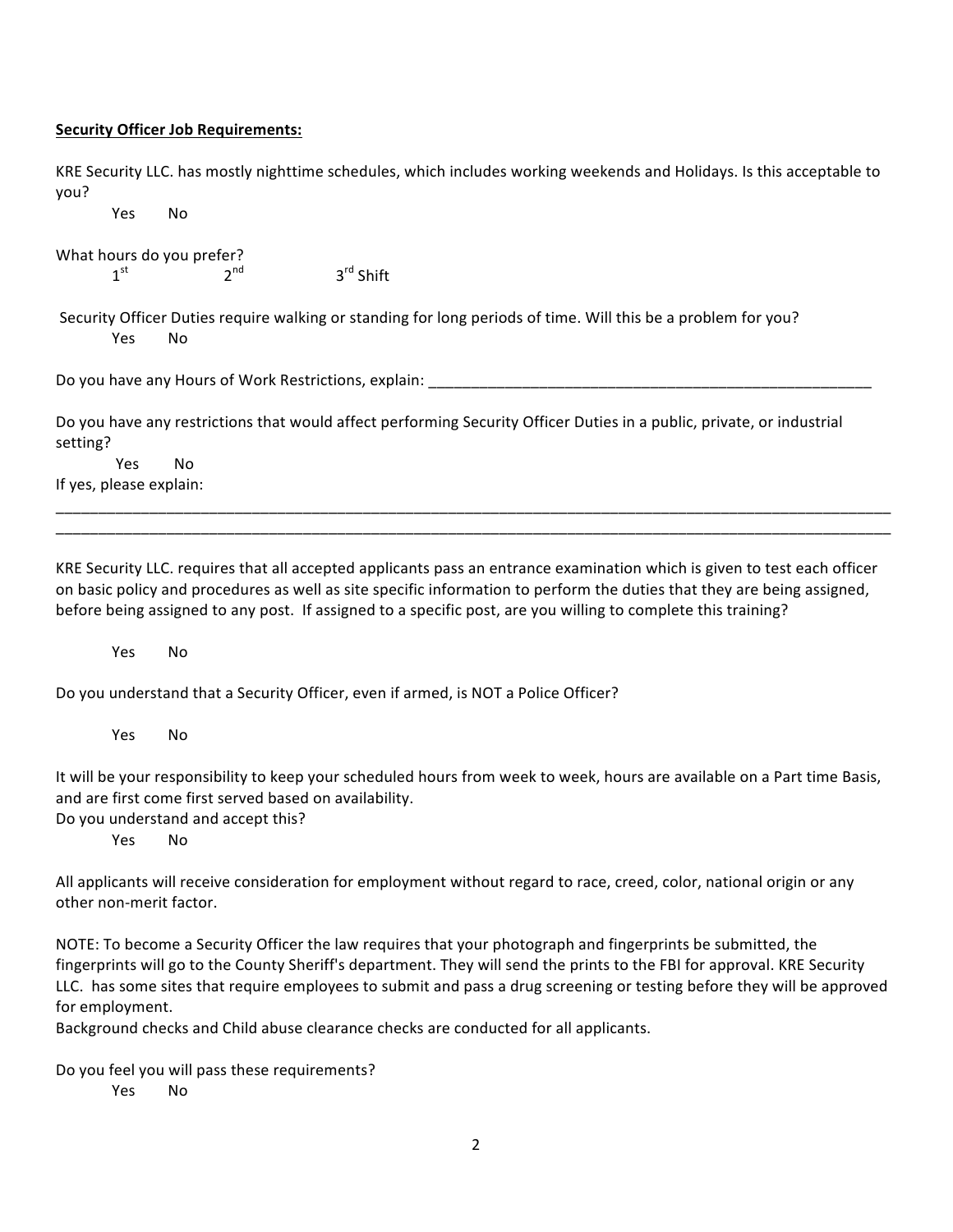| Were you in the U.S. Armed Forces?<br>Yes.                                                                     | No                     |
|----------------------------------------------------------------------------------------------------------------|------------------------|
| If yes, what Branch? [19] [19] Manuson Manuson Manuson Manuson Manuson Manuson Manuson Manuson Manuson Manuson |                        |
| Date started Date ended                                                                                        |                        |
| Total Time In Service:                                                                                         | Highest Rank Achieved? |
| Type of Discharge? Honorable                                                                                   | Dishonorable<br>Other  |
| Are you in the military or reserves?<br>Yes                                                                    | No                     |
| If Yes, What branch?                                                                                           |                        |
| How often do you report for Duty?                                                                              |                        |

# **Law Enforcement Experience:**

Do you hold Current Act 120 Certified Training as a municipal police officer in Pennsylvania?

\_\_\_\_\_\_\_\_\_\_\_\_\_\_\_\_\_\_\_\_\_\_\_\_\_\_\_\_\_\_\_\_\_\_\_\_\_\_\_\_\_\_\_\_\_\_\_\_\_\_\_\_\_\_\_

| Are you Retired with the Department?:                                       |
|-----------------------------------------------------------------------------|
| If so name of the Department you retired from and years of service?         |
| Do you currently hold a Law Enforcement Officers Safety Act Fire Arms Card? |
| Please list any additional Police Training you received?                    |
| Do you have current School Resource Officer Training?                       |

## **Education:**

| <b>Secondary Education/ Trade School:</b> |                                                                                                          |  |
|-------------------------------------------|----------------------------------------------------------------------------------------------------------|--|
|                                           |                                                                                                          |  |
|                                           | Years Completed: _________________ Degree: _______________________                                       |  |
|                                           |                                                                                                          |  |
|                                           |                                                                                                          |  |
|                                           | Years Completed: __________________or Degree: __________________________________                         |  |
| Skills:                                   |                                                                                                          |  |
|                                           | Please list other qualifications such as special skills, abilities, or honors that should be considered: |  |

\_\_\_\_\_\_\_\_\_\_\_\_\_\_\_\_\_\_\_\_\_\_\_\_\_\_\_\_\_\_\_\_\_\_\_\_\_\_\_\_\_\_\_\_\_\_\_\_\_\_\_\_\_\_\_\_\_\_\_\_\_\_\_\_\_\_\_\_\_\_\_\_\_\_\_\_\_\_\_\_\_\_\_\_\_\_\_\_\_\_\_\_\_\_\_\_\_\_ \_\_\_\_\_\_\_\_\_\_\_\_\_\_\_\_\_\_\_\_\_\_\_\_\_\_\_\_\_\_\_\_\_\_\_\_\_\_\_\_\_\_\_\_\_\_\_\_\_\_\_\_\_\_\_\_\_\_\_\_\_\_\_\_\_\_\_\_\_\_\_\_\_\_\_\_\_\_\_\_\_\_\_\_\_\_\_\_\_\_\_\_\_\_\_\_\_\_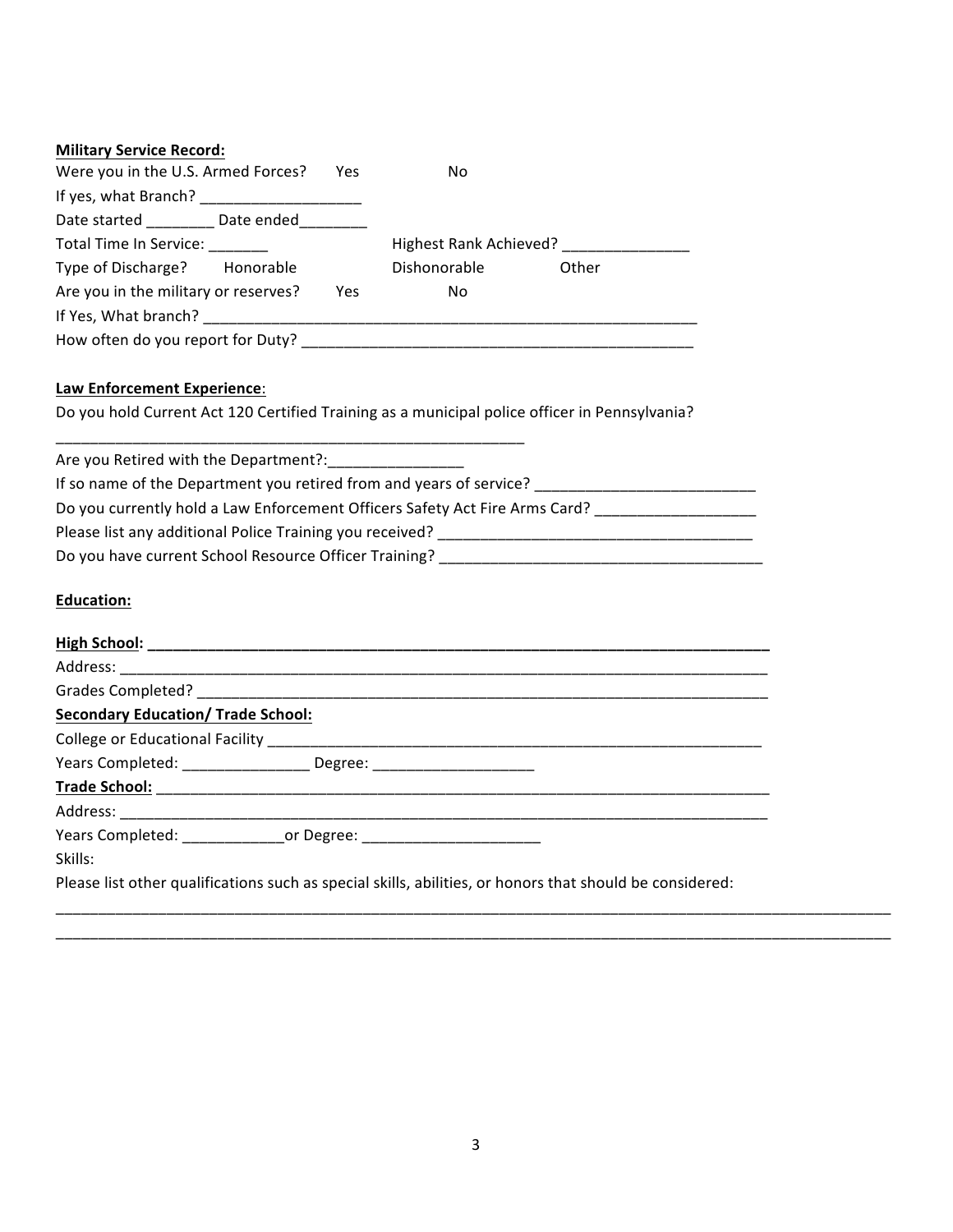### **Work Experience:**

| Types of computers, software, and other equipment you are qualified to operate or repair: - |  |  |  |  |
|---------------------------------------------------------------------------------------------|--|--|--|--|
|                                                                                             |  |  |  |  |
| Professional licenses, certifications or registrations:                                     |  |  |  |  |
|                                                                                             |  |  |  |  |

### **Criminal/ Child Abuse Background Investigation Authorization:**

I do hereby certify that I have never been convicted of any criminal offense anywhere in the United States. I Do herby give permission to allow KRE Security Investigations Inc, to conduct a background and child abuse clearance check to be considered for employment. I also authorize KRE Security LLC, to conduct employment background and security checks throughout my employment.

Employee Signature: Date

I do herby authorize KRE Security LLC., to conduct the following School Background checks, for the purpose of Employment in a School District. I do herby Authorize KRE Security to conduct such security checks to work around children in an education setting. I do authorize KRE Security to be reimbursed for conducting these security checks as a condition of Employment with KRE Security.

\_\_\_\_\_\_\_\_\_\_\_\_\_\_\_\_\_\_\_\_\_\_\_\_\_\_\_\_\_\_\_\_\_\_\_\_\_\_\_\_\_\_\_\_\_\_\_\_\_\_\_\_\_\_\_\_\_\_\_\_\_\_\_\_\_\_\_\_\_\_\_\_\_\_\_\_\_\_\_\_\_\_\_\_\_

\_\_\_\_\_\_\_\_\_\_\_\_\_\_\_\_\_\_\_\_\_\_\_\_\_\_\_\_\_\_\_\_\_\_\_\_\_\_\_\_\_\_\_\_\_\_\_\_\_\_\_\_\_\_\_\_\_\_\_\_\_\_\_\_\_\_\_\_\_\_\_\_\_\_\_\_\_\_\_\_\_\_\_\_\_

Employee Signature: The Contract of the Date of Date